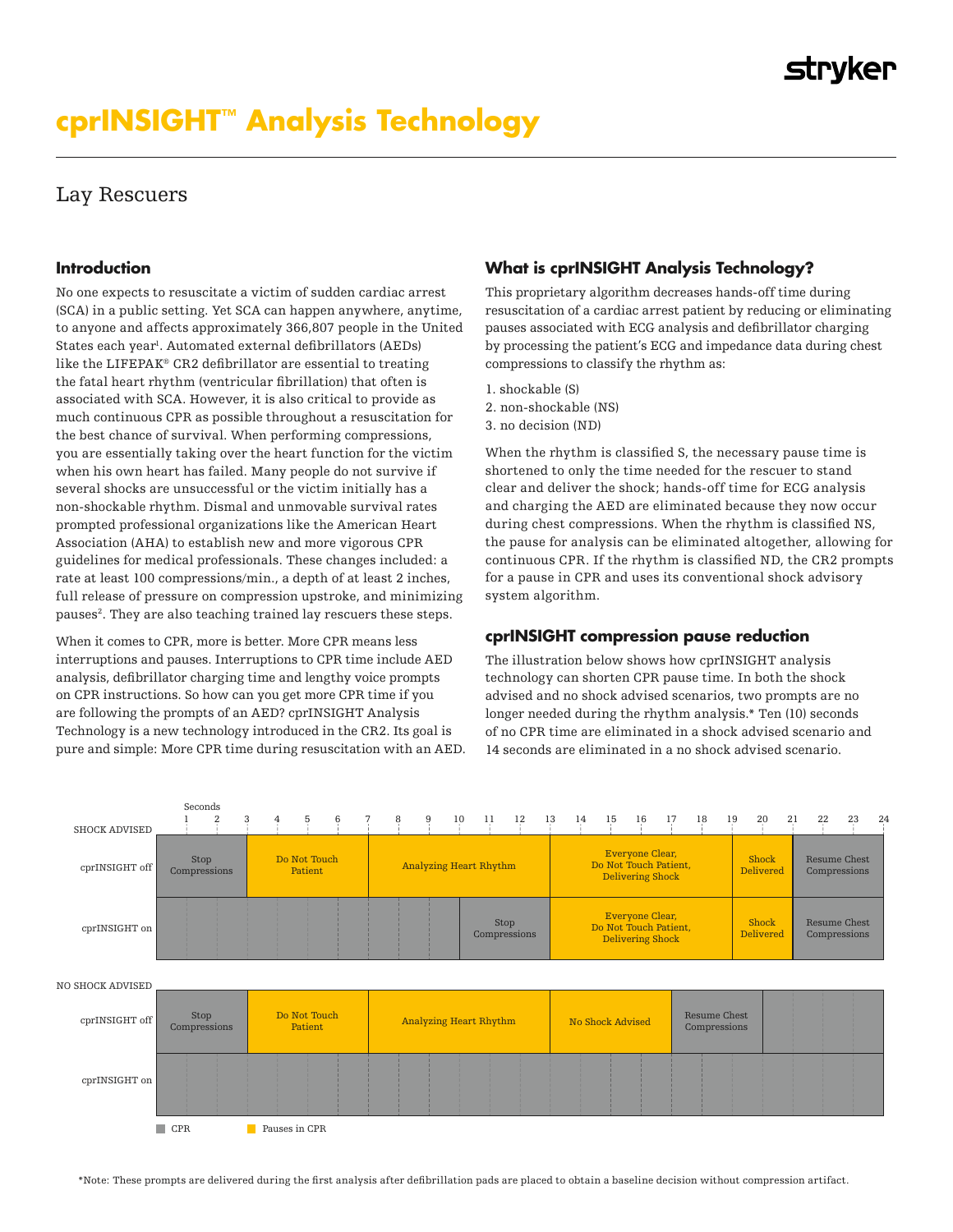# **cprINSIGHT Analysis Technology can be used on adult and pediatric patients**

### cprINSIGHT accuracy

A study showed about 25% of errors in AED decisions were caused by movement of the patient during AED rhythm analysis, mainly due to continuing chest compressions despite AED prompts to stop compressions<sup>3</sup>. Since cprINSIGHT is designed to assess the patient's rhythm during compressions, erroneous rhythm decisions previously caused by movement related to compressions would be greatly reduced, if not eliminated in most cases.

The algorithm was validated by inputting ECG waveform segments collected from cardiac arrest patients and recording the decision of 'shock' or 'no shock.' The 'shock' or 'no shock' decision made by the algorithm for each ECG waveform segment was compared to the decision made by three clinical experts when they classified these individual ECG segments into rhythm groups, thus making a treatment recommendation of 'shock' or 'no shock.'

The cprINSIGHT Test Set used for validating the algorithm consists of 2,775 ECG and impedance segments gathered from ten emergency medical services with locations in North America and Europe. A separate cprINSIGHT Pediatric Test Set with 699 segments of known pediatric patients gathered from two emergency medical services was also used. Cases were included in which the CPR was administered manually or with the  $LUCAS^{\circledast}$ chest compression system.

The data was transferred digitally from the LIFEPAK devices used to treat the patients and provided to Stryker Emergency Care. Clinical experts determined the patient's rhythm by interpreting pauses in CPR if there was excessive artifact that prevented interpretation during the CPR period. The segments used for testing the algorithm were at least 30 seconds long.

The results of tests with the cprINSIGHT Test Sets in the LIFEPAK CR2 defibrillator are shown in Table 1 in the context of requirements from the IEC 60601-2-4 defibrillator standard and the recommendations from the American Heart Association (AHA). The recommendations from the AHA and the IEC 60601- 2-4 reporting requirements are based on "artifact-free" ECG data. These results are provided for information only.

Table 1: IEC 60601-2-4 requirements and cprINSIGHT analysis technology performance for the cprINSIGHT data set

| Rhythm category                      | Requirement | Test result |
|--------------------------------------|-------------|-------------|
| Shockable (sensitivity)<br>coarse VF | $>90\%$     | Met.        |
| Non-shockable<br>(specificity)       | >95%        | Met.        |

After commercial release of the CR 2 defibrillator, data from 132 consecutive OHCA cases were analyzed<sup>4</sup>. Analyses 2-4 covered 90% of all cprINSIGHT analyses (the first analysis uses the traditional shock advisory system [SAS] analysis; subsequent analyses use the cprINSIGHT algorithm).

cprINSIGHT reached a S or NS decision about 70% of the time, with a sensitivity of 90-100% and a specificity of 100%. Patients with a shockable rhythm have the best chance to be resuscitated. cprINSIGHT reached a decision in 94% of analyses of shockable rhythms and those decisions were correct in all but one case.

In this study, chest compression fraction was 85-88%.

## **Conclusion**

cprINSIGHT Analysis Technology was designed to reduce pauses and increase compression fraction (hands-on time) during the treatment of SCA patients with the CR2 AED. The algorithm can be use on children and is compatible with the LUCAS chest compression system. The algorithm has been shown to be very accurate through test and published data.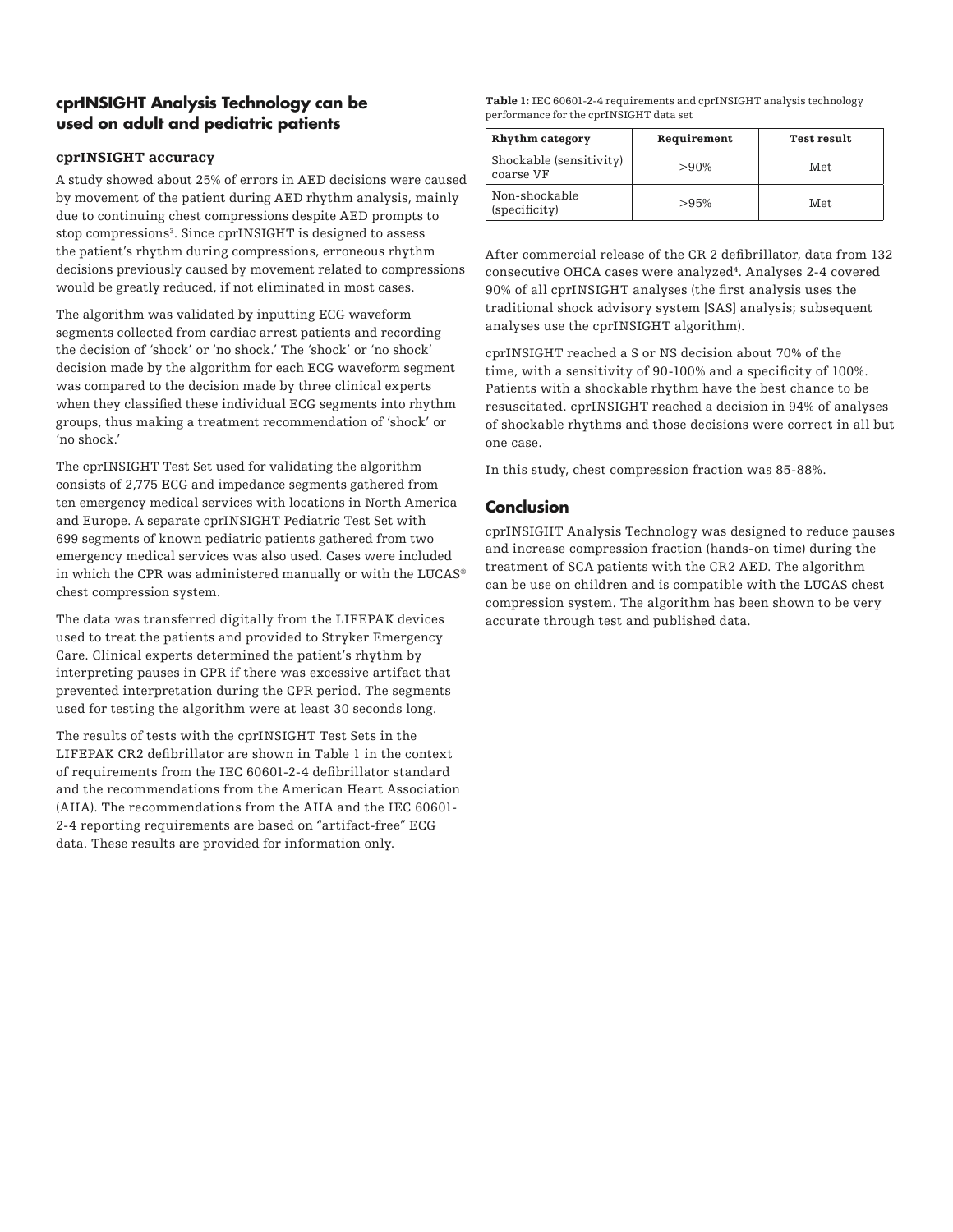#### BRIEF SUMMARY OF INDICATIONS AND IMPORTANT SAFETY INFORMATION

#### INDICATIONS FOR USE:

LIFEPAK CR2 AED is indicated for use on patients 1 year of age or older in cardiopulmonary arrest. The patient must be unresponsive (unconscious), not breathing normally, and showing no signs of circulation (for example, no pulse, no coughing, or no movement). cprCOACH™ Feedback Technology in *CR2* AED is indicated for use on cardiopulmonary arrest patients and provides CPR guidance in accordance with AHA Guidelines for patients 1 year of age or older. AED is intended for use by personnel who have been trained in its operation. Users should have received training in basic life support/AED, advanced life support, or a physicianauthorized emergency medical response training program. The LIFEPAK CR2 Defibrillator is indicated to be used with the QUIK-STEP™ Pacing/ECG Defibrillation Electrodes and the LIFEPAK CR2 Lithium Battery.

#### CONTRAINDICATIONS:

LIFEPAK CR2 AED is not indicated for patients who are conscious and responsive.

#### DANGER:

Do not use LIFEPAK CR2 in presence of flammable gases or anesthetics.

#### WARNINGS:

- LIFEPAK CR2 AED delivers up to 360 joules of electrical energy. Unless used properly by following AED's visual and audio prompts, this electrical energy may cause serious injury or death.
- When instructed EVERYONE CLEAR, do not touch AED, patient, electrode pads or any material/fluid in contact with patient. Make sure no one is touching patient when AED shocks patient.
- Do not immerse AED in water or other fluids. Avoid spilling fluids on AED or its accessories.
- Do not store in presence of flammable gases, anesthetics or in direct contact with flammable material. Use care when operating close to oxygen sources. Turn off gas source or move it away from patient during defibrillation.
- Equipment operating in close proximity may emit strong electromagnetic interference (EMI) or radio frequency interference (RFI) which could affect performance of AED.
- Keep AED away from magnetic resonance imaging (MRI) equipment as it is unsafe.
- AED should not be used adjacent to or stacked with other equipment.
- Do not touch patient and USB connector on back of AED simultaneously.
- Replace battery immediately when AED indicates battery is low.
- Use only accessories specified by Physio-Control or Stryker. Using other manufacturers' accessories may cause AED to perform improperly and may invalidate safety agency certification. Contact authorized service personnel for repair.
- QUIK-STEP electrode pads: Place pads so they adhere to skin completely.
- Do not allow pads to touch each other or any material on patient's chest.
- Do not use damaged, expired, or dried-out pads. Dried out or damaged pads may cause electrical arcing and skin burns during defibrillation.
- Do not pull red handle to open electrodes until immediately before use.
- QUIK-STEP electrodes provided with *CR2* are not compatible with LIFEPAK 500 device. Emergency medical personnel should not connect these electrodes to LIFEPAK 500 device.

#### CAUTIONS:

- Damaged batteries may leak and cause personal injury or equipment damage; handle with extreme care.
- Do not open device lid unnecessarily as this will reduce internal battery power.

#### POTENTIAL ADVERSE EFFECTS (for example, complications):

- Failure to identify shockable arrhythmia
- Failure to deliver a defibrillation shock in presence of ventricular fibrillation (VF) or pulseless ventricular tachycardia, which may result in death or permanent injury
- Inappropriate energy delivery which could cause failed defibrillation or postshock dysfunction
- Myocardial damage
- Incorrectly shocking a pulse-sustaining rhythm and inducing VF or cardiac arrest
- Bystander shock from patient contact during defibrillation shock
- Interaction with pacemakers
- Skin burns around electrode pad placement area
- Allergic dermatitis due to sensitivity to materials used in electrode construction
- Minor skin rash
- Fire hazard in presence of high oxygen concentration or flammable anesthetic agents
- EMI from AED impacting other devices especially during charge and energy transfers
- U.S. Federal law restricts this device to sale by or on the order of a physician.

Please consult Operating Instructions at **[www.strykeremergencycare.com](http://www.strykeremergencycare.com)** or call 800.442.1142 for complete list of indications, contraindications, warnings, cautions, potential adverse events, safety and effectiveness data, instructions for use and other important information.